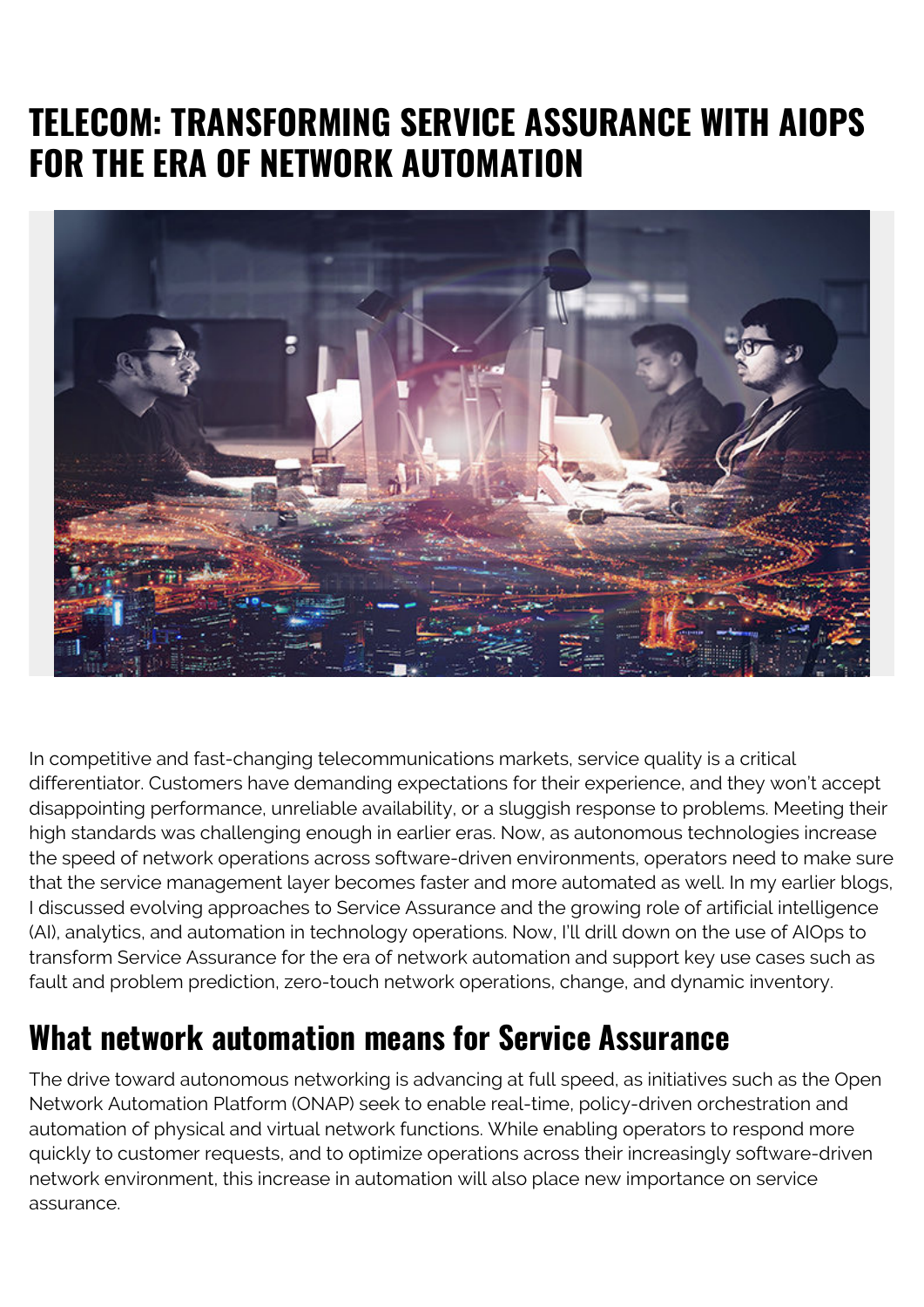Network automation can be thought of in terms of in-band and out-of-band use cases. For in-band use cases (including many performance or capacity issues), things follow a relatively predictable set of patterns, enabling end-to-end automation. Here, Service Assurance doesn't need to do much more than record the processes performed. For out-of-band use cases, (physical infrastructure failures or rare alarm conditions) however, it can be either less clear what should happen next or require boot-on-the-ground interaction. As exceptions arise, an operator may need to get involved to make decisions. At that point, we need to ensure a level of governance across operational processes such as change—though without reverting to a fully manual approach.

AIOps offers a solution. AI, big data analytics, and machine learning make it possible to augment, guide, and increasingly replace human decision processes so that operators can ensure service quality more efficiently at scale to meet customer expectations.

## **Applying AIOps to key use cases**

Service Assurance offers a variety of suitable use cases for AIOps, with reasonable large data sets to which AI and machine learning can be applied to cluster related faults, identify underlying network problems, prioritize resolution, and so on. High-value use cases include the following.

**Improve prediction of faults and problems** – A classic AIOps use case is to shift from proactive to preventive remediation by predicting problems before they've arisen. In a network automation context, as operators seek to increase the level of automation in an area that can't be fully automated, AIOps makes it possible to support this more predictive approach by automatically detecting anomalies based on established, dynamic baselines. Once a potential problem has been identified, machine learning enables fault clustering of related problems with the same root cause to speed troubleshooting and prioritize resolution. In some cases, it may even be possible to fix the automatically without human intervention.

**Evolve toward zero-touch network operations** – While the full zero-touch network operations center (NOC) remains for now an aspirational goal, with the network automatically assessing events and then making and acting on its own decisions, AIOps can already help operators achieve a higher level of automation. At the current level of solution maturity, machine learning can be used to guide operator actions based on what's been done in the past, how well it worked, and its chance of succession the current case. In situations where an engineer needs to go on-site to make a repair, the system can identify the right person to send to the right location with the right equipment to fix the problem effectively. By spending less time investigating before initiating a repair, the operator can reduce MTTR and touchpoints, deal with more problems concurrently, and improve their fix rate. If a given problem is found to be non-critical, the NOC can choose to wait to send an engineer until a more efficient time, such as a trip when multiple repairs can be combined on a single visit.

### **Manage change within an autonomous network**

As network automation advances, a key step will be removing the human element in the way changes are handled. Having machines take over that function calls for a new way of thinking about change management, including the assessment, planning, approval, scheduling, and execution of changes. With AIOps, the assessment of the impact of a change can be automated, including not just its effect on SLAs, but also how its execution can be scheduled to minimize disruption to the customer—and whether the customer needs to be informed at all. Today, operators generally err on the side of caution to tell customers about situations with even a relatively small risk of disruption. If